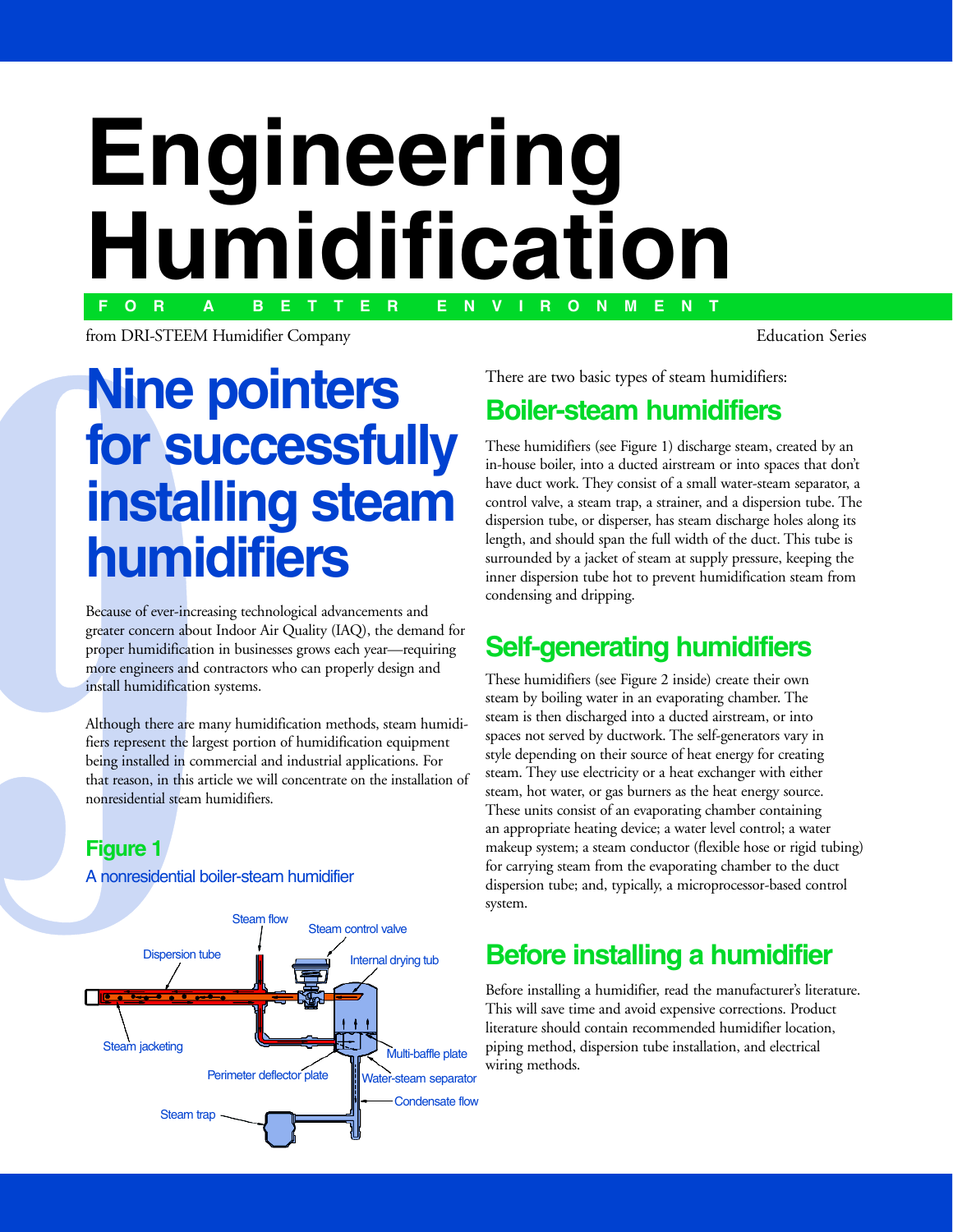Here are the nine pointers for successfully *installing humidification systems:*  **Locate humidifier where noise** 

### **Locate humidifier where noise** won't be objectionable.

through the control valve, will generate some noise. The hit the steam pressure and the greater the steam volume, the lot the sound. To reduce noise, locate humidifiers away from tively quiet and occupied areas.<br>Some elect the steam pressure and the greater the steam volume, the louder<br>the sound. To reduce noise, locate humidifiers away from rela-<br>tively quiet and occupied areas.<br>Some electric humidifiers generate noise from contactors cycli tively quiet and occupied areas. Boiler-steam humidifiers, due to pressurized steam passing

the sound. To reduce noise, locate humidifiers away from relatively quiet and occupied areas.<br>Some electric humidifiers generate noise from contactors cycling on and off. For very quiet areas, consider an electric unit wit Some electric humidifiers gener<br>on and off. For very quiet areas.<br>quiet SSR or SCR control rather<br>**Create acces**. tric humidifiers generate noise from contactors cycl on and off. For very quiet areas, consider an electric unit with quiet SSR or SCR control rather than contactors.

### $\bullet$  sounder access to equipment for For the control calculate the control contact of the pullet SSR or SCR control rather than contactors.<br>
Create access to equipment for<br>
Create access to equipment for<br>
and maintenance. quiet SSR or SCR control rather than contactors.<br> **Create access to equipment for convenient visual inspection**<br>
and maintenance.<br>
Boiler-steam humidifiers contain devices (such as a control value Create access to equip<br>
convenient visual inspeared in the maintenance.<br>
Boiler-steam humidifiers contain devices (such as<br>
a steam trap, and a strainer) that require periodic **2**

For the steam trap, and a strainer) that require periodic maintenance.<br>While these devices can operate for long periods of time without attention, they should be accessible for inspection.<br>Self-generating humidifiers are e attention, they should be accessible for inspection.

While these devices can operate for long periods of time without attention, they should be accessible for inspection.<br>Self-generating humidifiers are either cleanable or have disposably<br>cylinders. Location should allow for Matter and they should be accessible for inspection.<br>Self-generating humidifiers are either cleanable or have disposable<br>cylinders. Location should allow for easy access with ample space<br>for servicing.<br>**Protect areas surro** cylinders. Location should allow for easy access with ample space<br>for servicing.<br>**Protect areas surrounding** ating humidifiers are either cleanable or have disposal

# Selfinders. Location should allow for easy access with ample space<br>for servicing.<br>**Protect areas surrounding<br>humidifier from water damage.**<br>The potential for water damage is always present with any steam for servicing.<br> **Cylinders. Protect areas surrounding<br>
Cylinders. The potential for water damage is always present with any steam<br>
or water appliance, but when the installation is properly planned, P**<br>The potentia<br>or water app

The potential for water analogs is always present with any steam<br>or water appliance, but when the installation is properly planned,<br>this risk can be virtually eliminated.<br>Valuable equipment and stored materials can be prot or water appearing our when the installation is properly planned,<br>this risk can be virtually eliminated.<br>Valuable equipment and stored materials can be protected from<br>water damage by locating humidifiers away from these ar Valuable equipment and stored materially eliminated.<br>
Waluable equipment and stored material<br>
or, when necessary, installing drip pa<br>
contain water leaks.<br>
Consider rigid Value of the protected materials can be protected them<br>water damage by locating humidifiers away from these areas<br>or, when necessary, installing drip pans under humidifiers to<br>contain water leaks.<br>**Consider rigid pipe for** equipment and stored materials can be protecte water damage by locating humidifiers away from these areas or, when necessary, installing drip pans under humidifiers to

### or, when necessary, installing drip pans under humidifiers to<br>contain water leaks.<br>**Consider rigid pipe for the<br>steam conductor.**<br>When self-generating humidifiers are being used, rigid pipe Consider rigid pipe for the<br>
Steam conductor.<br>
When self-generating humidifiers are being used, rigid pipe<br>
(stainless steel or copper tubing, or steel pipe), though initially **Consi**<br> **consi**<br> **contain Steam**<br>
When self-generatin<br>
(stainless steel or co<br>
more expensive, official steam conductor. **•4**

When self-generating hum<br>
(stainless steel or copper tu<br>
more expensive, offers seve<br> **•** Longer service life.

- (stainless steel or copper tubing, or steel pipe), though initially<br>more expensive, offers several advantages:<br>
 **Longer service life.** Flexible hose will need to be<br>
replaced eventually and may be more expensive over the **• Longer service life.** Flexible hose will need to be
- Neater appearance. In large capacity installations where • **Longer service life.** Flexible hose<br>replaced eventually and may be more<br>long term.<br>• **Neater appearance**. In large capaci<br>several humidifiers and dispersers are re<br>rigid pipe, between the dispersers and t<br>connected with Fluit the two two texts of the set of the may be more expensive over the line of the material in the dispersers are required, a single dispersers and the humidifiers a er fittings, consumes less space running several hoses **Replaced eventually and may be more expensive over the long term.**<br> **Neater appearance.** In large capacity installations when<br>
several humidifiers and dispersers are required, a single<br>
rigid pipe, between the dispersers **Neater application**<br>**Neater application**<br>rigid pipe,<br>connected<br>eliminates In large capacity instants and<br>dispersers are required, a single<br>dispersers and the humidifiers and<br>poer fittings, consumes less space and<br>running several hoses. rigid pipe, between the dispersers and the humidifiers and connected with the proper fittings, consumes less space and eliminates the clutter of running several hoses. rigid pipe, between the dispersers and the humidiants and connected with the proper fittings, consumes less space and eliminates the clutter of running several hoses. connected with the proper fittings, consumer the product<br>eliminates the clutter of running several hoses. eliminates the clutter of running several hoses.
- drainage. Rigid pipe won't sag and create pockets, which **Design for proper**
- Example and create points, which<br>idensate to pool, resulting in spitting at the<br>**sulate.** Insulating rigid pipe reduces steam<br>ondensation. Also, insulating pipe can result in<br>energy savings. cal condensate condensation of property and the condensation. Also, insulating pipe can result<br>considerable energy savings.<br>**Design for proper** disperser.<br> **Easy to insulate.** Insulat<br>
loss due to condensation. Al<br>
considerable energy savings. Insulating rigid pipe can result<br>tion. Also, insulating pipe can result<br>savings.<br>**for proper**<br>sate drainage.<br>idifiers, condensate continually form **• Easy to insulate.** Insulating rigid pipe reduces steam

### Considerable energy savings.<br> **Design for proper**<br> **Condensate drainage.**<br>
The self-generating humidifiers, condensate continually forms in spersion tubes as well as in the steam conductors. This water **Design for property of the Condensate**<br>
F self-generating humidifiers<br>
spersion tubes as well as in the drained to prevent it if condensate drainage. **5**<br>**5**<br>For self

**drainage.** 

For self-generating huminizer, continuate continually helian dispersion tubes as well as in the steam conductors. This water must be drained to prevent it from being discharged into the duct. For reasons of energy economy, must be drained to prevent it from being discharged into the<br>duct. For reasons of energy economy, it should drain back into<br>the evaporator. When this is impossible due to obstructions or<br>elevation problems, condensate may must be drained to prevent it from being an<br>duct. For reasons of energy economy, it should drain back int<br>the evaporator. When this is impossible due to obstructions of<br>elevation problems, condensate may be wasted to a dra

duction and the evaporator. When this is impossible due to obstructions or<br>elevation problems, condensate may be wasted to a drain.<br>There are two ways to return condensate to the evaporator.<br>One method is to pitch the duct There are two ways to return condensate to the evaporator.<br>There are two ways to return condensate to the evaporator.<br>One method is to pitch the duct disperser and steam<br>piping continuously back to the evaporator. When thi There are two ways to return condensate to the evaporate One method is to pitch the duct disperser and steam piping continuously back to the evaporator. When this is done, condensate flows counter to steam flow. This metho There are two ways to clear the evaporator of the evaporator. When this is done, condensate flows counter to steam flow. This method works satisfactorily only when steam piping is adequately sized for humidifier capacity, Figure method is to prince the dupleted in the prince of piping continuously back to the evaporator. When the done, condensate flows counter to steam flow. This method is a steam sized for humidifier capacity, and when a g done, condensate flows counter to steam flow. This method works satisfactorily only when steam piping is adequately sized for humidifier capacity, and when a given minimum recommended pitch can be maintained. Otherwise, th morks satisfactorily only when steam piping is adequately sized for humidifier capacity, and when a given minimum recommended pitch can be maintained. Otherwise, the veloof the steam will carry condensate with it into the sized for humidifier capacity, and when a given minimum sized the transmission of the maintained. Otherwise, the velof the steam will carry condensate with it into the duct. Us<br>humidifier manufacturers will recommend a maximum ste<br>flow rate and a minimum pitch.<br>The other method of the steam will carry condensate with it into the duct. Usually,

of the steam will commend a maximum steam.<br>
Humidifier manufacturers will recommend a maximum steam<br>
flow rate and a minimum pitch.<br>
The other method, used with higher capacity systems, involves<br>
returning condensate throu How rate and a minimum pitch.<br>The other method, used with higher capacity systems, involves<br>returning condensate through a separate line. With this metho<br>the duct disperser has a drain connected to a condensate<br>return line The other method, used with his<br>returning condensate through a<br>the duct disperser has a drain co<br>return line, and both are pitched<br>to the humidifier. This installatie<br>return line. The other methods, and then inguite expanses of the method enterties in the duct disperser has a drain connected to a condensate return line, and both are pitched so that condensate returns to the humidifier. This installa return line, and both are pitched so that condensate returns<br>to the humidifier. This installation requires an air vent in the<br>return line.<br>Figure 2 the duct disperse that a drain connected to a condensate return line, and both are pitched so that condensate return to the humidifier. This installation requires an air vent in return line.<br> **Figure 2**<br>
Electric hot eleme Frequence and both are presented so that condensate returns to the humidifier. This installation requires an air vent in the return line.<br>
Figure 2<br>
Electric hot element self-generating steam humid the duct disperser has a drain connected to a condensate

Electric hot element self-generating steam humidifier

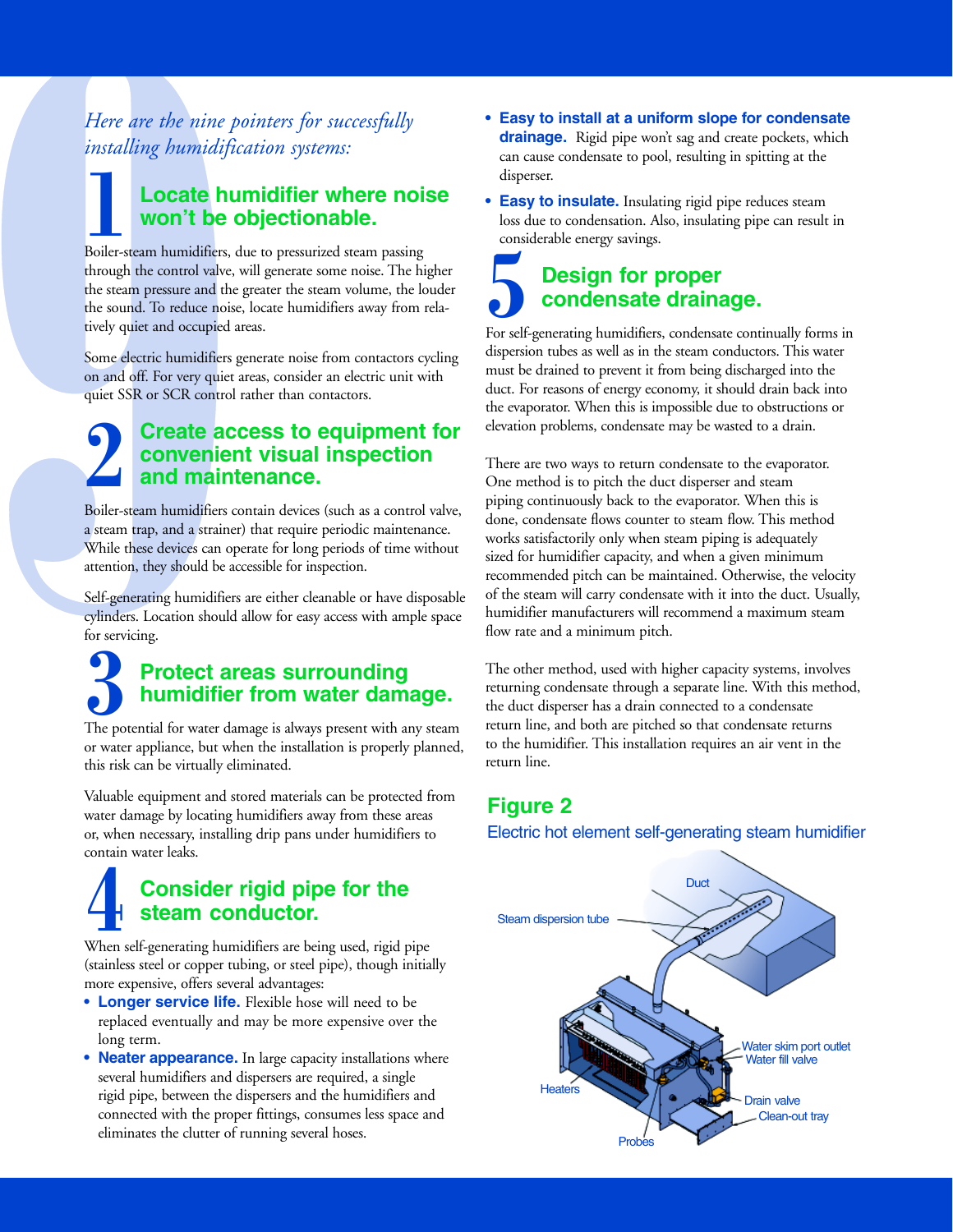to prevent steam from escaping into the room. The trap is usuall constructed of metal tubing. Water column height in the P-trap must be sufficient to withstand the operating pressure inside the humidifier. Again, consult t to constructed of metal tubing. Water column height in the P-trap must be sufficient to withstand the operating pressure inside the humidifier. Again, consult the manufacturer's recommendations.<br> **discharged water.** humidifier. Again, consult the manufacturer's recommendations. When wasting condensate to an open drain, a P-trap is required to prevent steam from escaping into the room. The trap is usually

# must be sufficient to withstand the operating pressure inside the<br>humidifier. Again, consult the manufacturer's recommendations<br>**if required, cool down**<br>**discharged water.**<br>Many humidifiers have periodic drain and flush cy discharged water.

humidifier. Again, consult the manufacturer's recommendations. **6** automated skimming, where a portion of water in the tank is drained off to remove precipitated minerals. This water is typically 212 °F (100 °C) which, in many municipalities, by code may not be discharged to a sanitary sy automated skimming, where a portion of water in the tank is<br>drained off to remove precipitated minerals. This water is typically 212 °F (100 °C) which, in many municipalities, by code<br>may not be discharged to a sanitary sy cally 212 °F (100 °C) which, in many municipalities, by code

# may not be discharged to a sanitary system. In this situation, add<br>a water tempering device to cool discharged water.<br>**INSTALE ACTION SET (100 °C)**<br>**INSTALE ACTION MUNICISTAL**<br>This device is a *must* for practically all in

drained of to remove precipitated minerals. This water is typimay not be discussed to a standary system in this distance.<br>
a water tempering device to cool discharged water.<br> **Install a duct high limit**<br> **Install a duct high limit**<br> **Installations** and is<br>
mounted in the duct downstr a water tempering device to cool discharged water.<br> **17 All a duct high limit**<br> **17 All a duct high limit**<br> **7** This device is a *must* for practically all installations<br>
mounted in the duct downstream of the steam dis<br>
us This device is a *must* for practically all installations and is<br>mounted in the duct downstream of the steam disperser.<br>usually set at 90% RH. If the duct RH rises above that se<br>it will temporarily shut down the humidifier mounted in the duct RH rises above that setting<br>it will temporarily shut down the humidifier. To ensure prope<br>operation, the sensor must be located far enough downstream<br>the disperser to allow steam to be fully absorbed an it will temporarily shut down the humidifier. To ensure proper operation, the sensor must be located far enough downstream of the disperser to allow steam to be fully absorbed and the humidity to equalize in the airstream Figures with the humidipped and the humidipped<br>operation, the sensor must be located far enough downstream of<br>the disperser to allow steam to be fully absorbed and the humid<br>ity to equalize in the airstream. Otherwise, sho operative the disperser to allow steam to be fully absorbed and the humid-<br>ity to equalize in the airstream. Otherwise, short cycling of the<br>humidifier may occur, resulting in an unsatisfied humidification<br>demand.<br>Most eva humidifier may occur, resulting in an unsatisfied humidification demand.

the disperser to all of the disperser to all the humidistat provides<br> **EXECUTE:** THE E M U P D A T E Figure 2 and the aircream. Otherwise, short cycling of the humidification<br>demand.<br>Most evaporative humidifiers can use an inexpensive on/off-typ<br>high-limit humidistat, except in variable air volume (VAV) sys-<br>tems. In this Humandian and Security resulting in an unsatisfied humidifiermode<br>
Most evaporative humidifiers can use an inexpensive on/off-type<br>
high-limit humidistat, except in variable air volume (VAV) sys-<br>
tems. In this case, a mod Most eva<br>high-lim<br>tems. In<br>more sat. Most emission in the minimipal of the high-limit humidistat, except in variable air volume (VAV) systems. In this case, a modulating high-limit humidistat provides more satisfactory control.<br> **D R I** - **S T E E** Most evaporative humidifiers can use an inexpensiv<br>high-limit humidistat, except in variable air volume

### Install an air flow proving switch.

shut down immediately to prevent water damage. This can be accomplished by using a duct-mounted air flow proving switch.<br>Use a switch that is activated by the movement of a shaft, which has a vane or sail attached to it (o accomplished by using a duct-mounted air flow proving switch. If duct air flow stops for any reason, the humidifier must be

a good choice for VAV systems, because when the VAV box has a vane or sail attached to it (often called a sail switch).<br>Another type is a diaphragm-operated switch, in which the static<br>pressure inside the duct actuates the switch. The latter type isn't<br>a good choice for VAV sys Another type is a diaphragm-operated switch, in which the pressure inside the duct actuates the switch. The latter typ a good choice for VAV systems, because when the VAV be modulates the air flow, the duct static pressure Pressure inside the duct actuates the switch. The latter type isn't<br>a good choice for VAV systems, because when the VAV box<br>modulates the air flow, the duct static pressure remains high and<br>allows the humidifier to continu pressure in the VAV systems, because when the VAV box<br>modulates the air flow, the duct static pressure remains high and<br>allows the humidifier to continue to operate even though there<br>may be an insufficient volume of steammodulates the air flow, the duct static pressure remains high<br>allows the humidifier to continue to operate even though the<br>may be an insufficient volume of steam-absorbing air flow. T<br>sail-switch type is the best choice fo allows the humidifier to continue to operate even though there may be an insufficient volume of steam-absorbing air flow. The sail-switch type is the best choice for VAV applications.<br>
Place humidity sensor in center of ro modulates the air flow, the duct static pressure remains high and he humidifier to continue to operate even though

### may be an insufficient volume of steam-absorbing air flow. The<br>sail-switch type is the best choice for VAV applications.<br>**Place humidity sensor in center**<br>of room or in return air duct.<br>Humidity sensor or transmitter locat sail-switch type is the best choice for VAV applications.<br> **Place humidity sensor in center**<br> **of room or in return air duct.**<br>
Humidity sensor or transmitter location has a significant impact<br>
on humidifier performance. P of room or in return air duct. sail-switch type is the best choice for VAV applications.<br> **Place humidity sensor in center**<br>
of room or in return air duct.<br>
Humidity sensor or transmitter location has a significant impact

**Sail-straite is the best choice for Sail-Straite for Sail-Straiter Script Control of room or in return air duc<br>Humidity sensor or transmitter location has a significan<br>on humidifier performance. Placing a sensor in the ce** Fundamy differ performance. Placing a sensor in the center of a<br>room or inside a return air duct will give the best all-around<br>control. Do not place a sensor near a supply duct, on a perimeter<br>wall, in sunlight or near a h room or inside a return air duct will give the best all-around<br>control. Do not place a sensor near a supply duct, on a perime<br>wall, in sunlight or near a heat-producing object. The humidity<br>sensor should be located where i room control. Do not place a sensor near a supply duct, on a perin<br>wall, in sunlight or near a heat-producing object. The humid<br>sensor should be located where it can measure an average spa<br>temperature and humidity.<br>Keeping wall, in sunlight or near a heat-producing object. The humidity<br>sensor should be located where it can measure an average space<br>temperature and humidity.<br>Keeping these points in mind while installing a humidifi-<br>cation syst

Suppose that the located where it can measure an average space<br>temperature and humidity.<br>Keeping these points in mind while installing a humidification system will save time and will help ensure proper<br>and satisfying humid stemperature and humidity.<br>Example the location system will save time and will help ensure proper<br>and satisfying humidification. the primate and humidity.<br>Keeping these points in :<br>cation system will save t<br>and satisfying humidific *Keeping these points in mind while installing a humidification system will save time and will help ensure proper and satisfying humidification.*

## **b** R I - S T I

# high-limit humidistat in variable air variable air variable air volume (VAV) systema variable air volume (VAV) more satisfactory control.<br>
D R I - S T E E M U P D A DRI-ST<br>Large a just became more efficient.

Only DRI-STEEM innovation could develop the first gas-to-**•** The latest additions to our and 800, offer superior efficion output large areas req<br>• **Flexible installation** The latest additions to our popular GTS series, the GTS 600<br>and 800, offer superior efficiency and the increased humidifica-<br>tion output large areas require... *plus*:<br><br>• **Flexible installation** - indoor and outdoor enclo and 800, offer superior efficiency and the increased humidification output large areas require... *plus*:<br>
• Flexible installation - indoor and outdoor enclosures, and two-sided access for confined spaces.<br>
• Superior tec and 800, offer superior efficiency and the increased humidification output large areas require... *plus*:

- Flexible installation indoor and outdoor enclosures, • Flexible installation - i<br>and two-sided access for co<br>**DRI-STEEM reliability**<br>**• DRI-STEEM reliability**
- **Superior technology** VAPOR-LOGIC $\frac{8}{3}$ intuitive
- warranty. tion output large areas require... *plus:*<br>• **Flexible installation** - indoor a and two-sided access for confined s<br>• **Superior technology** - VAPOI controller, precise control, and seal<br>• **DRI-STEEM reliability** - indus wa confined spaces.<br> **y** - VAPOR-LOGIC $_3^{\circ}$  intuitive<br>
bl, and sealed-combustion design.<br> **ity** - industry-leading two year **Superior technology** - VAPOR-LOC controller, precise control, and sealed-condined SUPSENG PRI-STEEM reliability - industry-lead warranty. - VAPOR-LOGIC<sub>3</sub> intuitive<br>, and sealed-combustion design<br>**iy** - industry-leading two year  $\frac{3}{2}$ **DRI-STEEM reliability** - industry-leading two year<br>warranty.  $\frac{1}{2}$



| <b>Model</b><br>number | <b>Steam capacity</b><br>(in Ibs/hr) |
|------------------------|--------------------------------------|
| GTS-100                | 75                                   |
| GTS-200                | 150                                  |
| GTS-300                | 225                                  |
| GTS-400                | 300                                  |
| GTS-600                | 450                                  |
| GTS-800                | 600                                  |